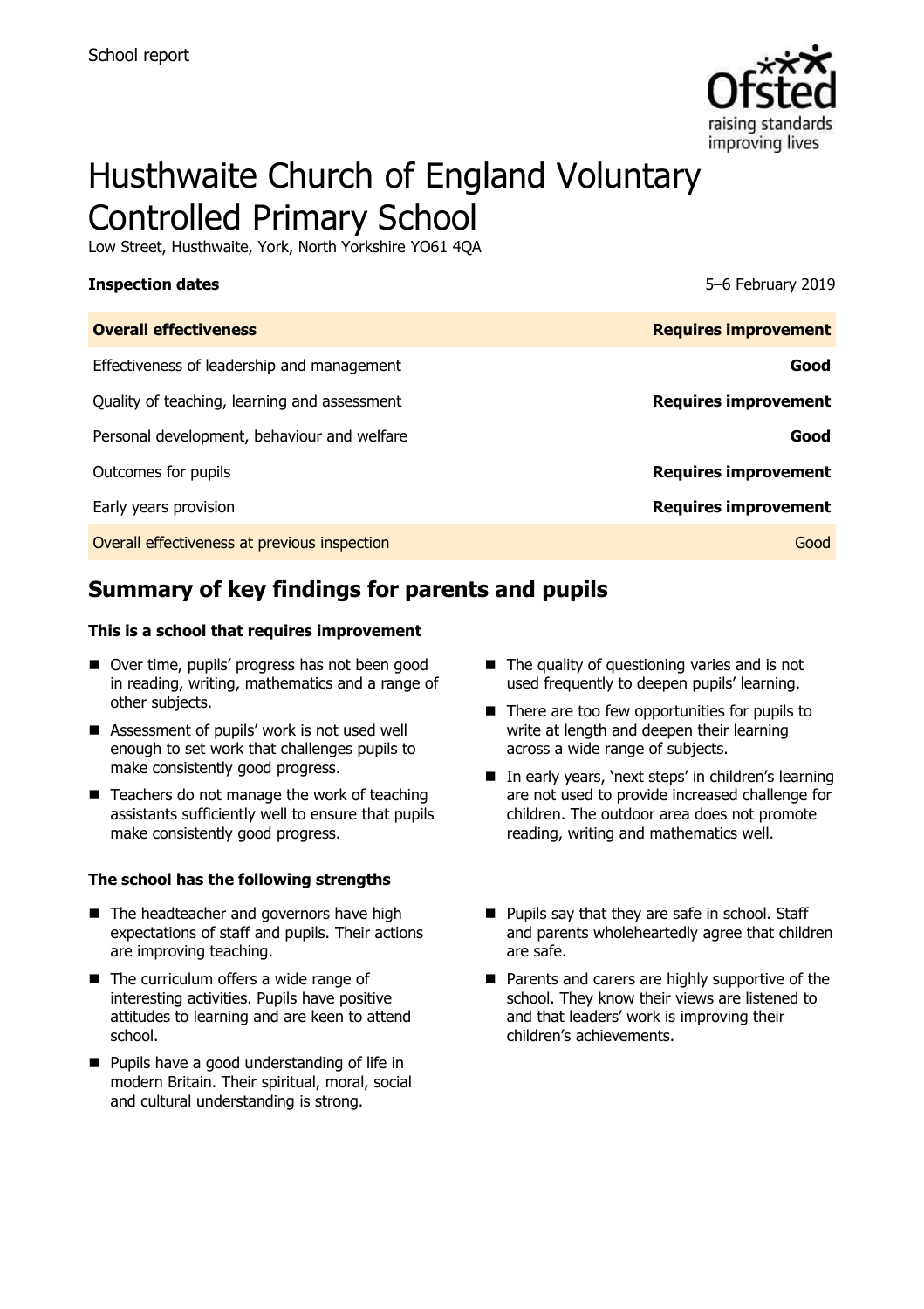

# **Full report**

### **What does the school need to do to improve further?**

- Improve the quality of teaching to ensure good progress for pupils by making sure that:
	- assessment is used skilfully to plan challenging work for all groups of pupils, especially middle-ability pupils
	- skilful questioning is used consistently well to deepen pupils' understanding of what is being learned
	- the work of teaching assistants is managed well and checked to ensure that pupils make good progress
	- pupils write extensively across a wide range of subjects to deepen their learning.
- Improve the provision in early years by ensuring that:
	- children's 'next steps' in learning are used consistently by adults to accelerate children's progress
	- greater opportunities are provided for children to develop their reading, writing and mathematical skills in the outdoor area.
- Increase the effectiveness of middle leaders by ensuring that teaching is at least consistently good and leads to good outcomes for pupils.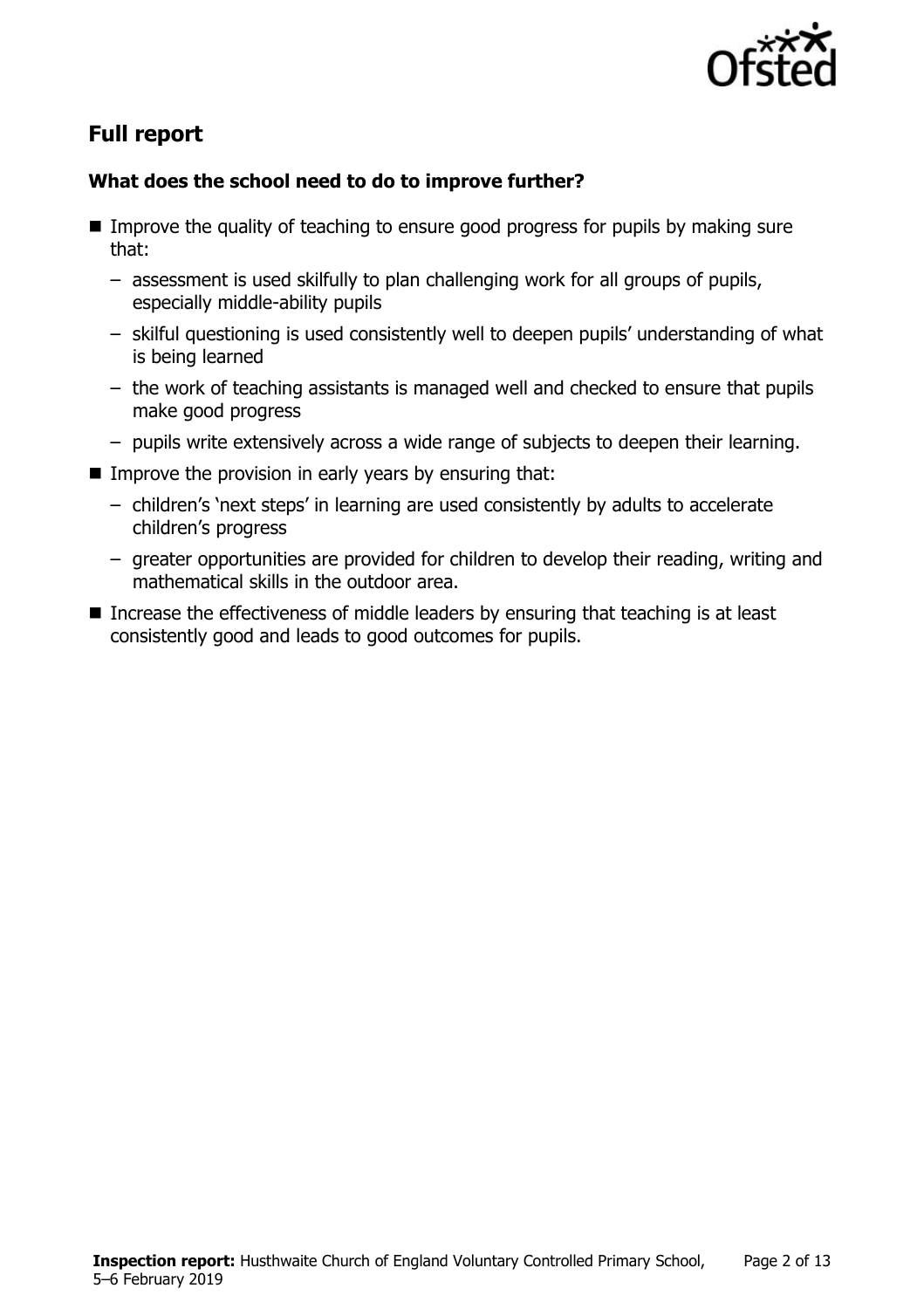

## **Inspection judgements**

#### **Effectiveness of leadership and management Good**

- The headteacher and governors have an unwavering commitment to provide the best education for pupils. Leaders and governors are passionate about pupils' achievement and personal development. They have developed a strong sense of purpose among all the staff to ensure that pupils' personal development, behaviour and welfare is good and achievement is improving.
- Leaders, including middle leaders, have an accurate view of the school. They know what is working well and their plans for improvement correctly identify the main priorities for the school. There are clear signs of improvement in teaching but it is not consistently good.
- Staff are clear about the school's priorities and are supporting leaders in improving the school. Consequently, in a short period of time, they have successfully addressed most of the 'next steps' identified at the previous short inspection of the school.
- Professional development has been used astutely to make sure that middle leaders make a positive contribution to school improvement. The headteacher has provided opportunities for middle leaders and teachers to see best practice in a range of good or better schools. She has used best practice across the federation to support teachers and strengthen middle leadership, for example in early years and science. Middle leaders are developing their skills and contributing to school improvement.
- Secure systems for checking the progress of all groups of pupils have been established. They are informing leaders accurately about the attainment and progress of pupils. This is enabling middle and senior leaders to tackle any underachievement and to identify bespoke support for individual pupils. Currently, pupils' progress and the quality of teaching are not consistently good.
- **Pupils study a wide range of subjects and have a good range of additional activities to** broaden their experiences. Spiritual, moral, social and cultural experiences are integrated well into the curriculum. All pupils are given opportunities to play a musical instrument, the school celebrates National Poetry Day and has a visiting poet to stimulate pupils' learning. Pupils celebrate religious festivals, learn about world religions and engage in a faith week and a performing arts week. Parents say that since the school has become part of a federation their children's opportunities for educational trips and residential activities have increased.
- Leaders have linked British values to the school's Christian values. This provides pupils with a deep understanding of what it means to be a good citizen in modern Britain.
- Extra funding to support the development of physical education and sport is used very well. Pupils take part in competitive sport against other schools, including the other school in the federation. Pupils say, 'Everyone does a lot of sport'. Leaders have used the funding to provide specialist sports coaching and broaden pupils' experiences by providing archery sessions, fun runs, yoga, cricket and multi-skills activities.
- Additional funding to support disadvantaged pupils and those with special educational needs and/or disabilities (SEND) is used effectively. It is used to make sure that all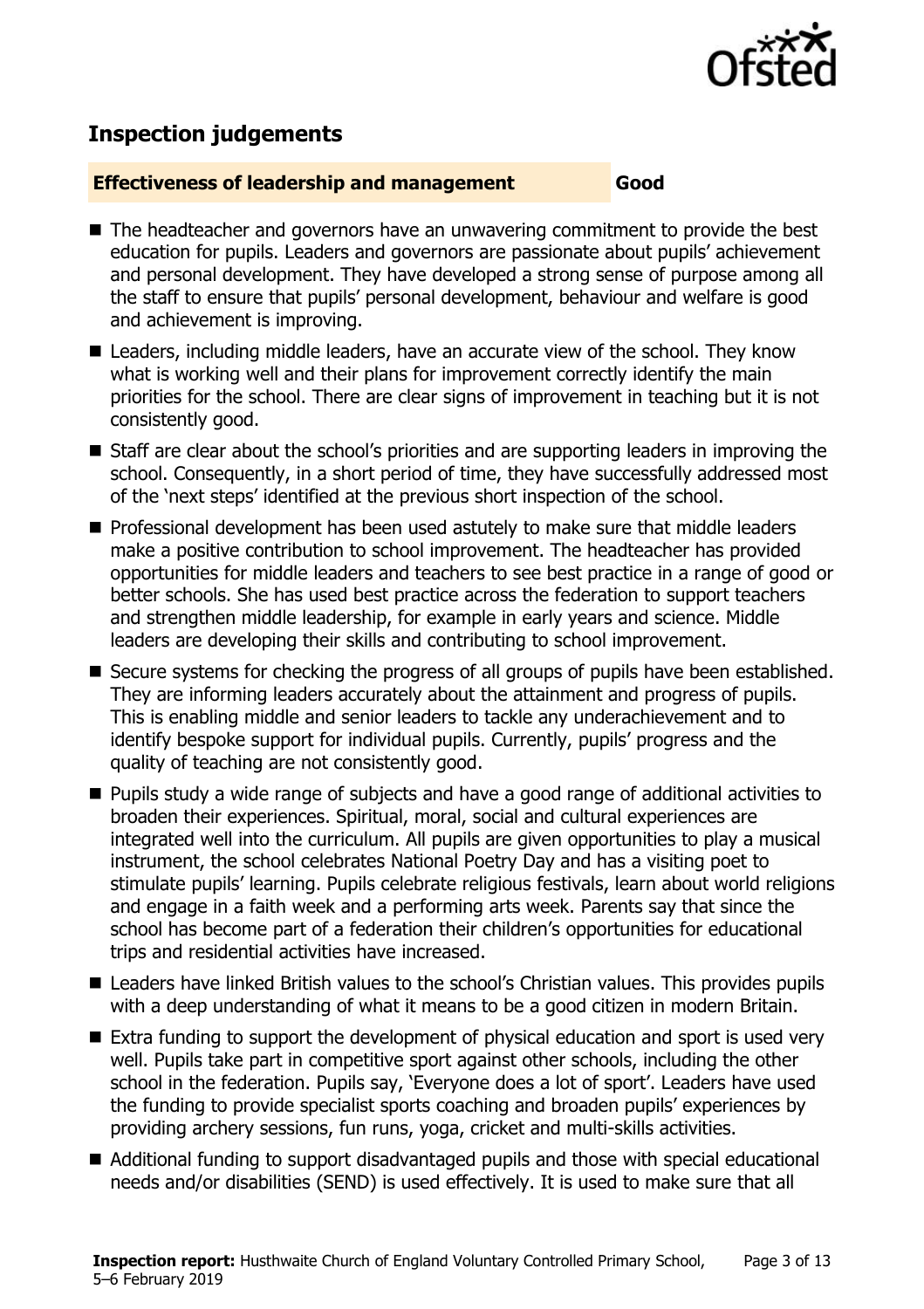

pupils can engage fully in all school activities. This shows a good commitment to equality of opportunity for all. Bespoke plans identify the needs of each pupil. Suitable support and interventions are put in place and progress is improving for these pupils.

- **Parents are exceptionally positive about the work of the school. They are confident that** since her appointment, the headteacher has made positive changes to improve the school. Parents are kept well informed about the work of the school through regular meeting, events and a weekly newsletter. Their views are taken into account, resulting in a new parent teachers association being established. The school takes many opportunities to engage with the local community.
- The local authority and the diocese are supporting the school well. The local authority has reviewed governance, assisted the school in its improvement planning and provided some additional funding to support improvement. The diocese has used its expertise in governor training to strengthen the work of governors. The local authority has brokered support for middle leader training, and this is supporting leaders well.

#### **Governance of the school**

- Over time there have been considerable changes to the governing body. The governing body is very ambitious for the pupils. Governors commissioned a review of governance by the local authority and a review of the pupil premium spending. They have used the reviews to increase their effectiveness. Governors have undertaken a wide range of training from the diocese to sharpen their skills and this has supported them very well. When new governors join, they have structured induction and bespoke training to help them to contribute quickly to governance.
- Governors have wide-ranging skills, some in education and business. They use their skills well to check the finances of the school. Governors are clear about how the additional government funding, including the pupil premium funding, is spent and the effect it is having on learning and pupils' personal development, behaviour and welfare.
- Independent reports from the local authority and the diocese as well as accurate reporting from the headteacher, helps governors establish an accurate view of the school. The new system for tracking pupils' progress helps governors to challenge leaders, including subject leaders, thoroughly about the performance of all groups of pupils.
- Governors visit the school regularly and have a thorough understanding of its strengths and what needs improving. The work of the governing body is making a good contribution to the leadership of the school.

### **Safeguarding**

■ The arrangements for safeguarding are effective. High-quality systems ensure that pupils, including the most vulnerable, are safe and protected from harm. There is a clear ethos across the school that sets the safety of pupils as a high priority. Safeguarding records are of high quality and clearly indicate the school's commitment to keep all pupils safe. Parents and staff are exceptionally confident that children are safe and well looked after in school.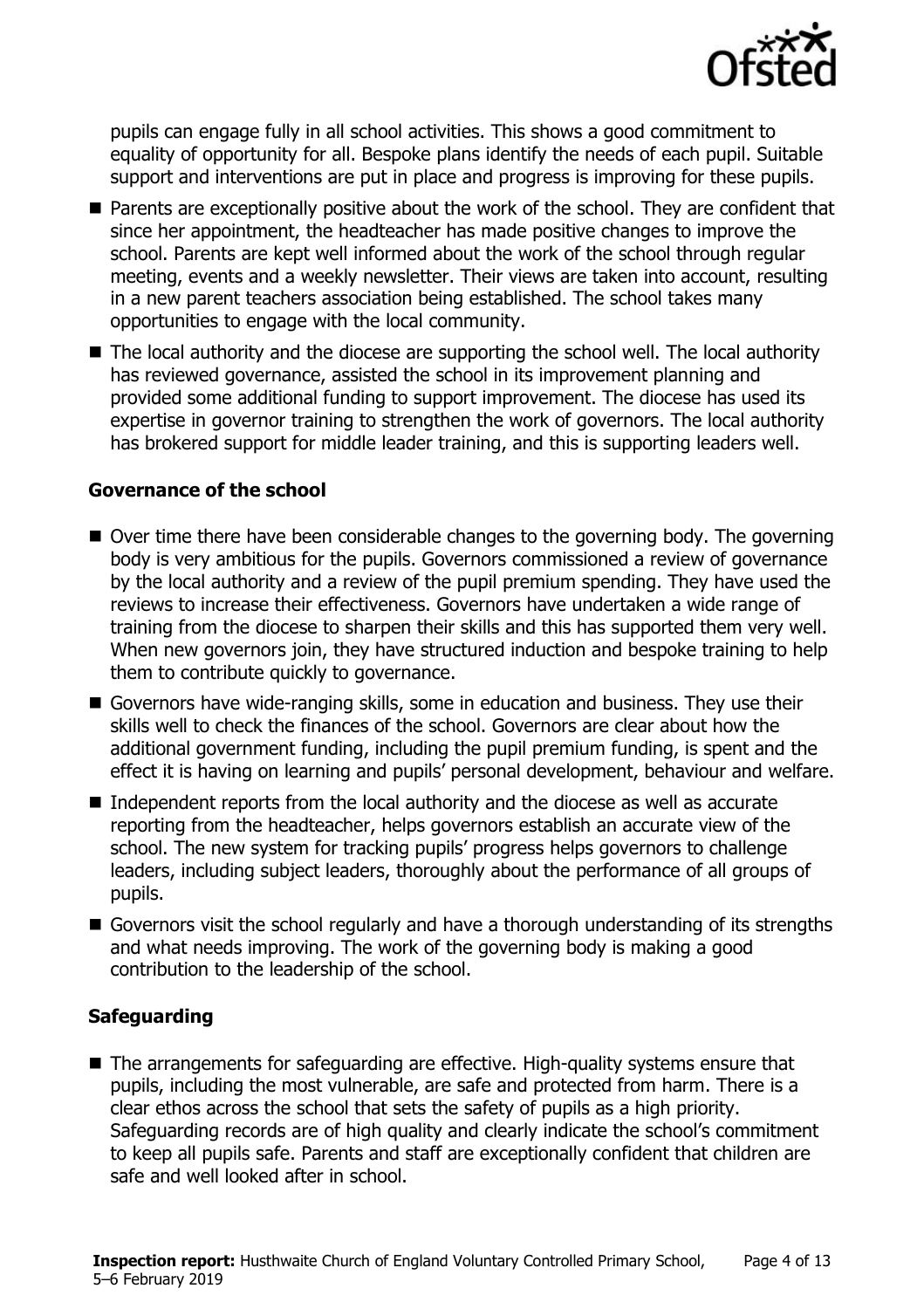

■ Child protection training for staff means that they are knowledgeable and up to date in terms of the most recent guidance and legislation. Staff are vigilant and know what to do, should they have any concerns about children's welfare. The school works appropriately with external agencies and engages with parents well. Governors make sure that all adults on the school site are checked to confirm they are suitable to work with children. The school keeps a detailed record of these checks.

#### **Quality of teaching, learning and assessment Requires improvement**

- Over time, many changes have taken place in staffing and the overall quality of teaching has not been good. Leadership has stabilised staffing and focused on making sure it is improving. While the quality of teaching is improving, variability exists, and it is not consistently good. Consequently, the quality of teaching requires improvement.
- Leaders have arranged training and support for teachers to improve the teaching of phonics, reading, writing and mathematics. However, as this has been fairly recent, inconsistencies still remain in teaching. The inspector's analysis of pupils' work shows improvements in teaching and the quality of work being produced, but this is not consistent across and between classes.
- Leaders have been successful in making sure that teachers' assessments of pupils' work are accurate. However, assessment information is not used well enough to plan learning that matches pupils' abilities and meets their needs. Subject leaders have not made sure that work set is consistently well planned and structured to challenge pupils effectively and support good learning. For example, work in mathematics has not been pitched at the right level of challenge for pupils to make good progress. 'Hot, sizzling, and scorching' challenge questions are used in mathematics and these are used well by the most able pupils. Pupils told the inspector that sometimes their work is too easy in the subjects they are studying, and this was also noted from their work.
- There are times when skilful questioning is used to check pupils' understanding and engage them well. However, questioning is not used consistently to probe and deepen pupils' understanding. As a result, learning is not developing at a good pace and in sufficient depth for pupils, particularly for middle-ability pupils.
- At times, teaching assistants support pupils' well and make a good contribution to learning. However, teachers are not checking the work of teaching assistants well enough and organising the work of their assistants to maximise learning for pupils. Pupils behave well for teaching assistants and are keen to complete work.
- An analysis of pupils' work showed the correct use of English grammar, punctuation and spelling to be improving. This is contributing to pupils' effective writing skills. There is some good work, including pupils' work in science, that is extending pupils' vocabulary. There are some good opportunities to write at length, but these are not frequent enough in English and in other subjects to deepen pupils' learning.
- Teachers plan interesting tasks that engage pupils well. There are good opportunities for pupils to learn about different cultures in Britain and around the world. Interesting work in history and English was seen and linked to a Yorkshire castle. Good learning was noted in French, where pupils were challenged well and developing good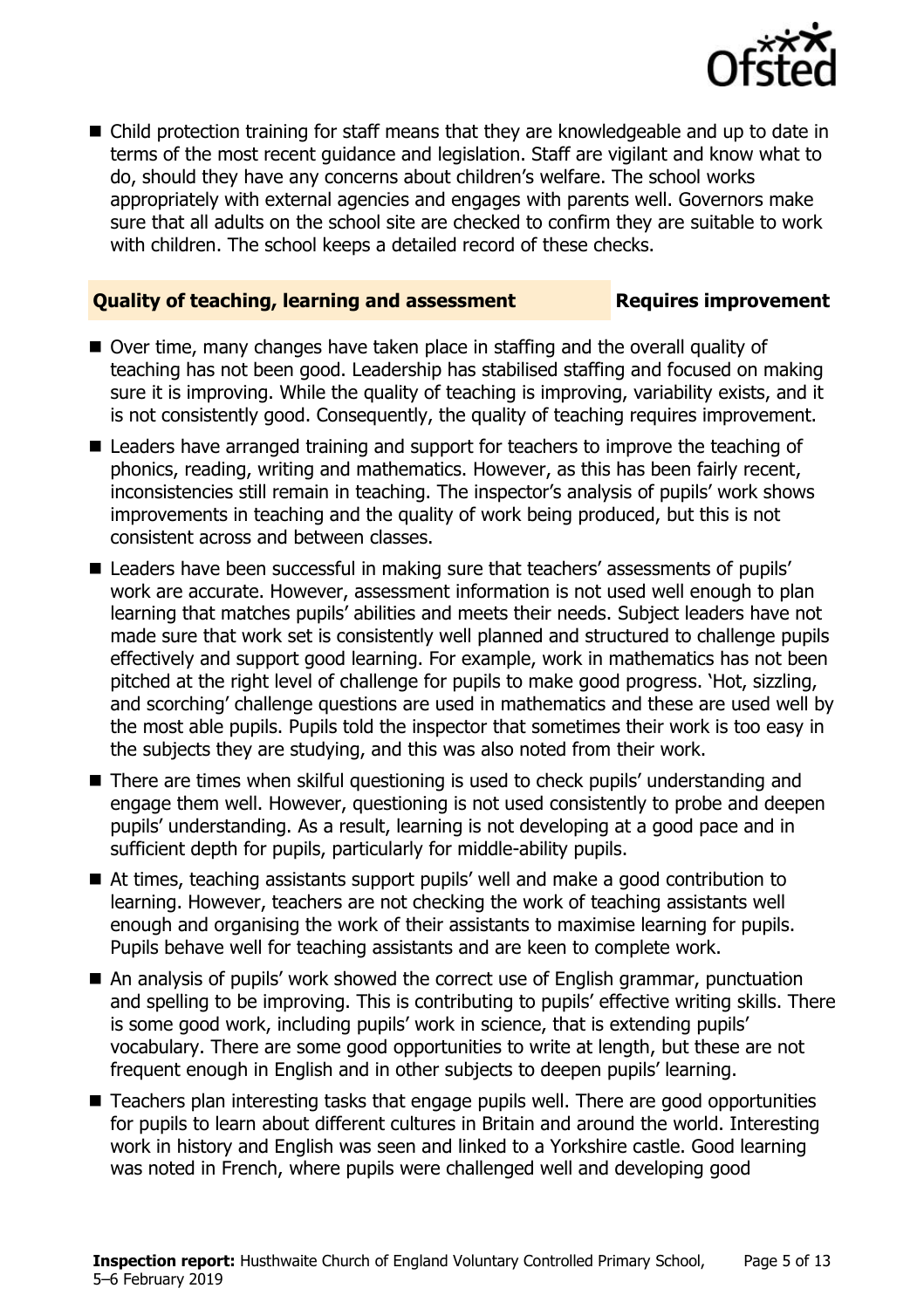

translation skills. Leaders have identified that more has to be done to develop the teaching of scientific enquiry.

Good relationships and mutual respect exist between pupils and adults. This helps lessons flow smoothly.

#### **Personal development, behaviour and welfare Good**

#### **Personal development and welfare**

- The school's work to promote pupils' personal development and welfare is good.
- **Pupils are polite and listen to each other's points of view. They treat each other and** adults with respect. They are welcoming to visitors and confident in engaging in discussions. They hold doors open for adults and are well-mannered.
- **Pupils who spoke to the inspector said they enjoy school and feel safe. They** understand how to use the internet safely. Pupils understand what to do should a stranger try to contact them using the internet. To help them keep safe, pupils take part in road safety training and learn how to ride a bike safely. Pupils attending breakfast and after-school clubs enjoy the activities available to them. They are well cared for and kept safe.
- **Pupils are proud of their school and enjoy the many additional activities such as sport** and the school's film club. Pupils know that if they have any worries, anxieties or concerns, staff will support them. They said, 'There is no bullying' and knew that, should it occur, staff would be swift to deal with it.
- Leaders promote British values very well indeed. Pupils gain merits and rewards for showing tolerance, respect and helping with activities in the school community and the wider community. Consequently, pupils treat each other with dignity and are developing a very clear understanding of what it means to be a good citizen.
- There are good opportunities for pupils to take on leadership roles, such as school councillors or shopkeepers in the school's shop. Pupils vote for the school councillors and use ballot boxes to post their vote. This is a good example of how pupils learn about democracy. The school council arranges events for pupils such as talent shows, baking contests and discos. At lunchtime, older pupils enjoy serving lunch to younger pupils in a 'family dining' environment.
- **Pupils are keen to support charities, selling poppies and collecting at harvest time to** support children's education in India.
- **Pupils' attitudes to learning are good. Since the previous inspection, leaders have** strengthened teachers' expectations of pupils' presentation of work. This has supported improvements in pupils' presentation, which is good overall. Occasionally, pride in work slips when pupils' work is not checked swiftly enough.

#### **Behaviour**

■ The behaviour of pupils is good.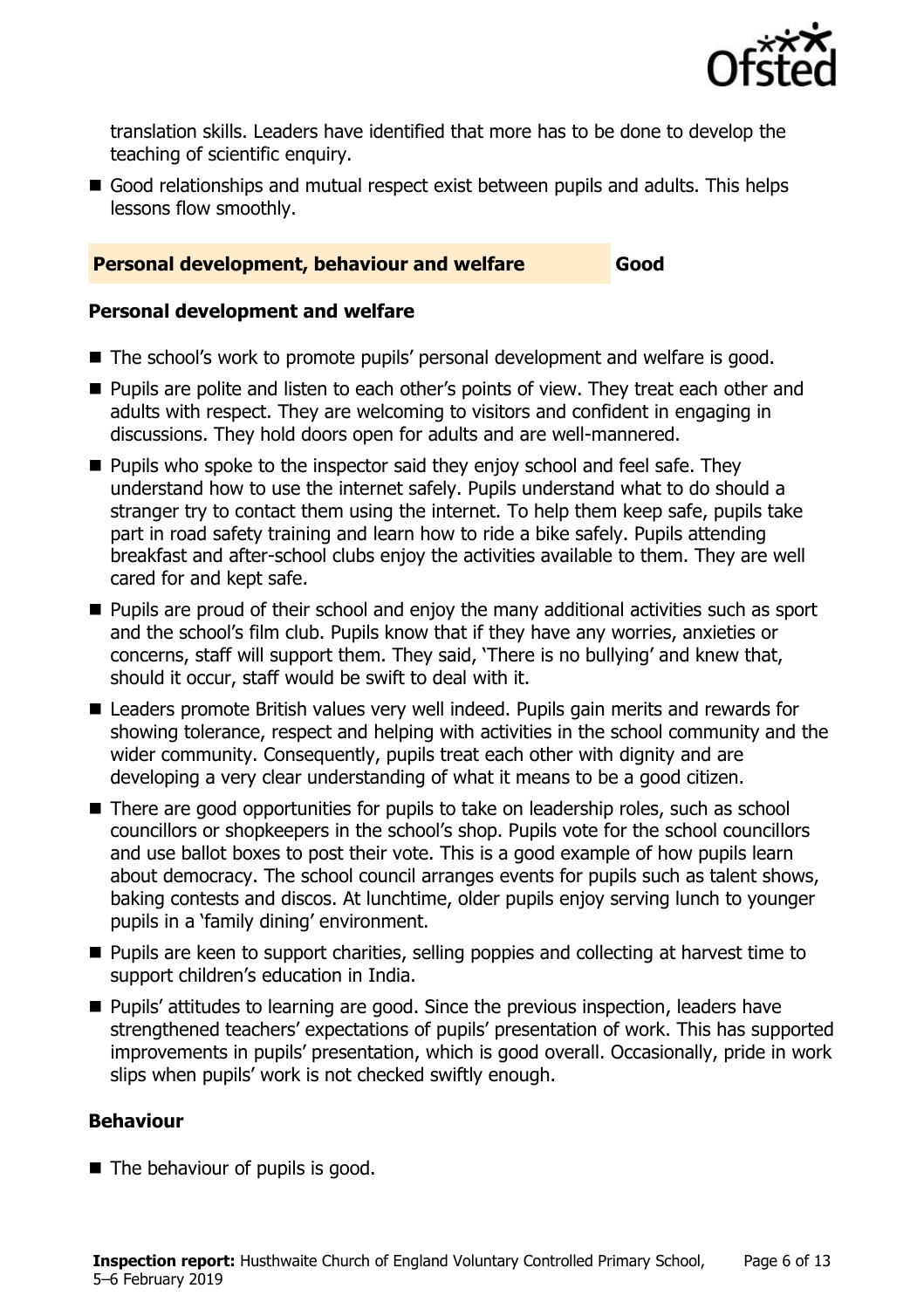

- **Pupils are very clear about what is expected of them in the classroom and around** school. They conduct themselves well around school and behaviour is good in lessons. Occasionally, a few pupils lose concentration in lessons and do not engage as well as they ought. This occurs when the pace of learning slows. However, they do not interrupt others.
- At lunchtime and breaktime, pupils of all ages play exceptionally well together, and no one is left out. They are very active and use the spacious play areas including the 'willow hide' to enjoy themselves. Pupil said they enjoy sport and their school teams are 'pretty good, but we don't always win'. Pupils take every opportunity at break and lunchtime to skip, use hula hoops and play football.
- **Parents support the school by making sure that their children are punctual and attend** well. Leaders have worked closely with parents to make sure that pupils' attendance has increased and is well above average. The headteacher has not needed to exclude any pupil from school since her appointment because behaviour across the school is consistently good.
- The school is a calm and purposeful place. It is free from litter because pupils take care of their school environment.
- Almost all parents and staff believe that behaviour is good.

### **Outcomes for pupils Requires improvement**

- Overall, pupils are making average progress but not enough are making better than average progress. Consequently, outcomes for pupils require improvement.
- This is an exceptionally small school with very few pupils. Consequently, comparisons between published information and school outcomes are not meaningful.
- The inspector checked a wide range of pupils' work as well as teachers' and leaders' assessments of pupils' reading, writing and mathematical skills. It is clear that across key stage 1 and 2, there is some good progress being made by pupils in each subject. However, not enough pupils are making strong progress from their typical and abovetypical starting points, particularly middle-ability pupils.
- An analysis of current pupils' work showed that the quality of pupils' English grammar, punctuation and spelling is improving. Leaders and teachers have focused well on introducing good routines for teaching this aspect of learning.
- The very small number of disadvantaged pupils make similar progress to their peers. Even so, they are not generally challenged sufficiently to enable them to catch up with other pupils nationally. Leaders have recognised this and have provided clear guidance to staff about how to overcome barriers to learning for these pupils. Bespoke support and interventions are in place for these pupils and some are now making good progress, but inconsistencies in provision remain and so progress too remains inconsistent.
- There is an exceptionally small number of pupils who have support for SEND. These pupils integrate fully into mainstream classes and the support they are given is effective. The new leaders have provided much-improved guidance for these pupils to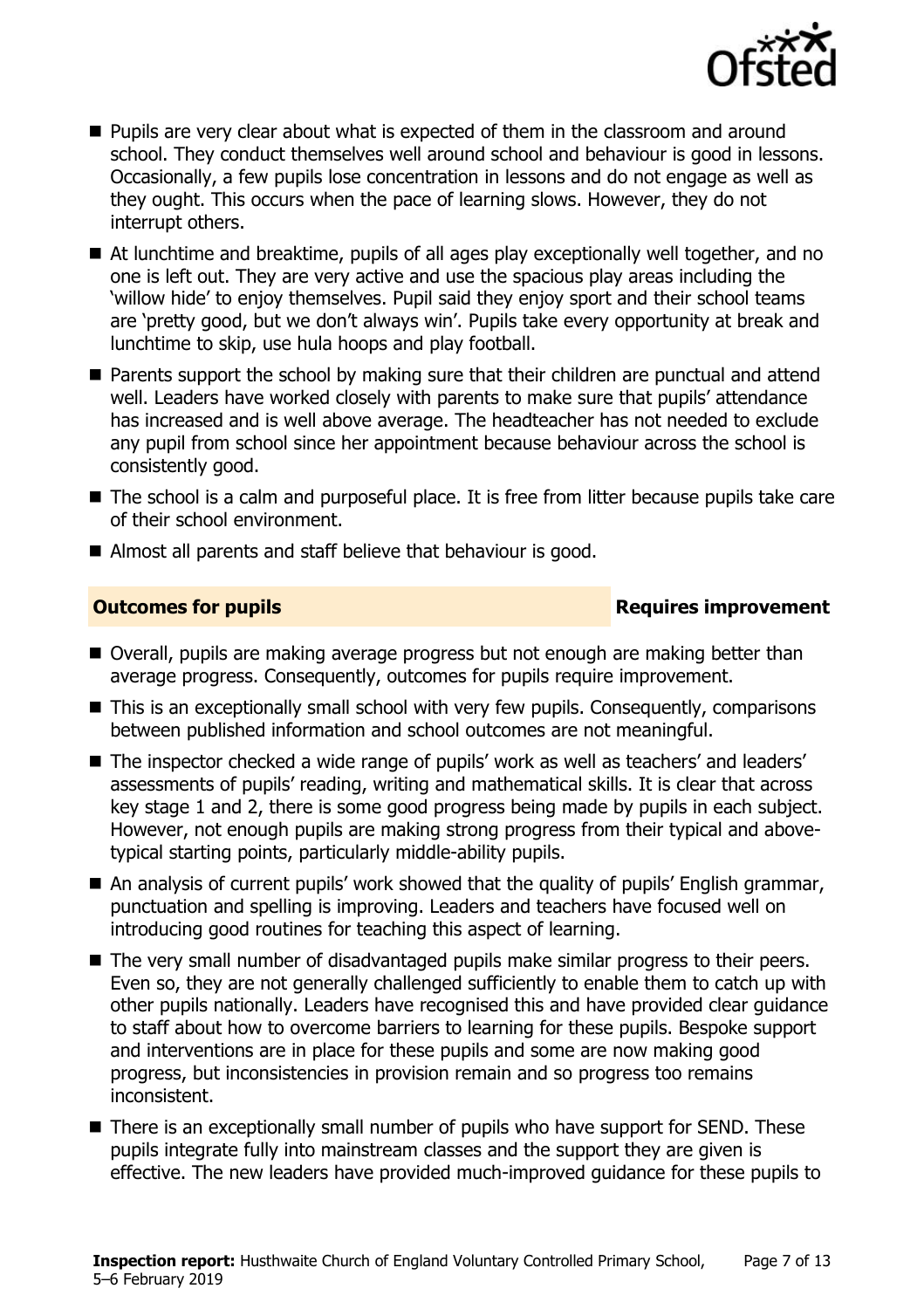

learn well. Staff are using the guidance and signs of improvement are evident in pupils' work, although progress remains variable.

- **Pupils enjoy reading in school and read regularly at home. The school is promoting** reading well and the weekly library lesson gives pupils good opportunities to select books and take them home. Pupils borrow books from the library regularly. The teaching of phonics has improved. Pupils use their phonics skills well to sound out words and to spell accurately.
- The inspector listened to pupils reading individually and in lessons. Most pupils are fluent readers and understand what they are reading. Pupils read a wide range of texts. Some read more complex books at home than they do in school. Leaders have introduced structured comprehension activities that children enjoy. Their understanding of what they are reading is developing well. However, questioning is not skilful enough to help more pupils develop higher reading skills such as inference and deduction.

#### **Early years provision Requires improvement**

- Over time, the quality of teaching has been variable and not consistently good. As a result, an insufficient number of children make better than typical progress from their typical and above typical starting points to achieve and exceed the early learning goals.
- The leader has been given professional development support from the other school in the federation and this is now strengthening leadership of the early years.
- There are effective plans in place to improve the provision and actions taken have led to some improvements in the teaching of phonics and early reading skills. However, plans have been recently implemented and have not resulted in good progress for all groups of children.
- Records of children's learning are maintained well. 'Next steps' in learning are identified by adults but not consistently, and this sometimes results in work not being challenging enough to improve children's progress. Overall, adults support children's learning effectively. However, there are inconsistencies at times in the quality of questioning, and opportunities to strengthen learning are missed.
- There are good opportunities for children to develop a wide range of skills. They work closely together indoors and in the extensive outdoor provision. Indoors there is a good focus on developing children's reading, writing and mathematical skills. However, this is not mirrored in the outdoor area and so children's progress is hindered. The curriculum makes a good contribution to children's personal development, behaviour and welfare. For example, a visit to the zoo contributed well to children's work in writing. Children have good attitudes to learning.
- Leaders organise a 'stay and play' session each week for parents of pre-school children and attendance is improving. Consequently, children settle quickly into early years. Across the provision, children are keen to learn, well-behaved and cooperate with each other and adults.
- **Parents have good opportunities to see the work of their children. They have access to** a secure online application that shows photographs of their children working in school.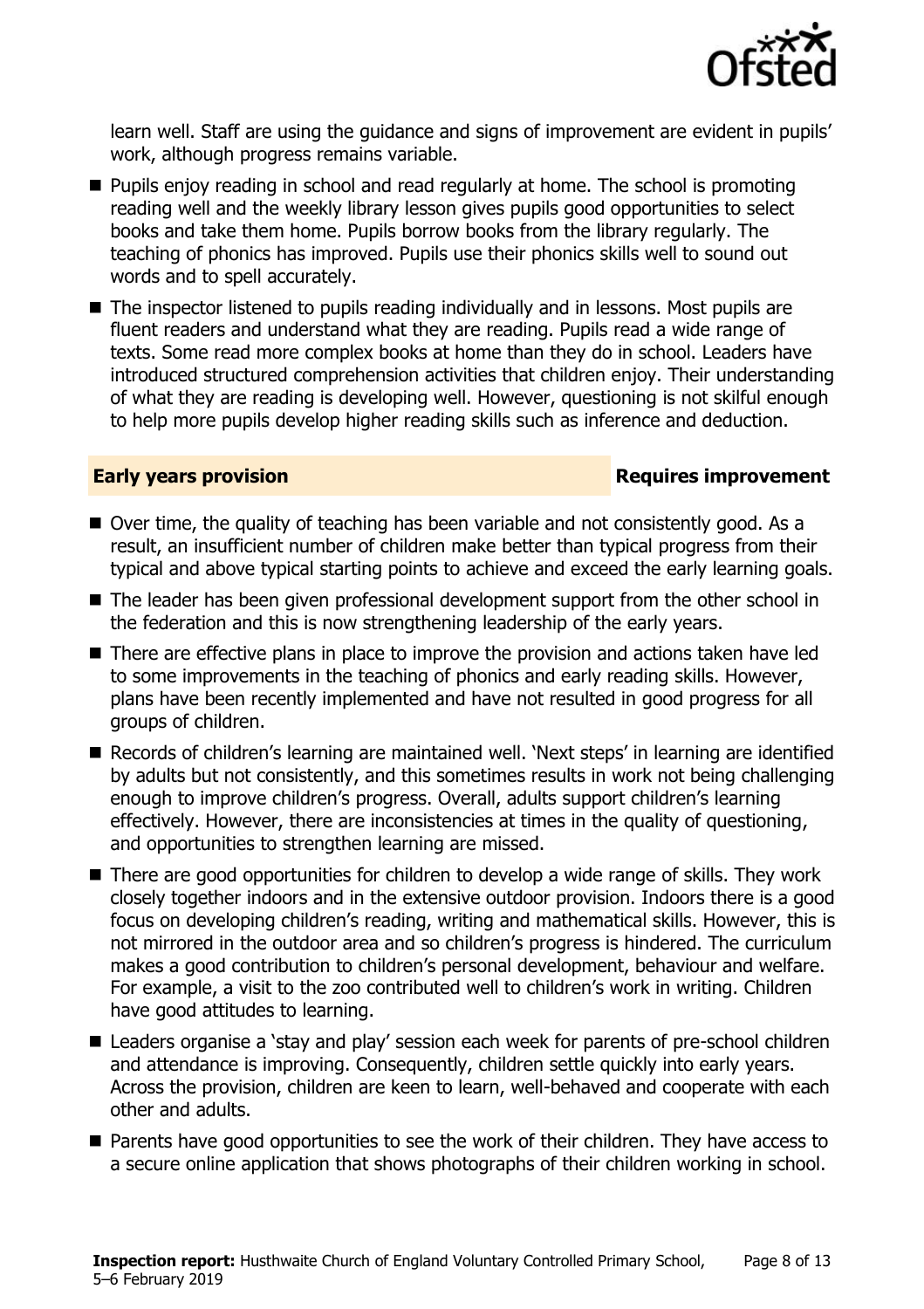

Also, they contribute to their child's 'learning journal'. Parents are supportive and complimentary about the early years provision.

■ Children are well looked after, safeguarding is effective and all the appropriate welfare requirements are in place in the early years.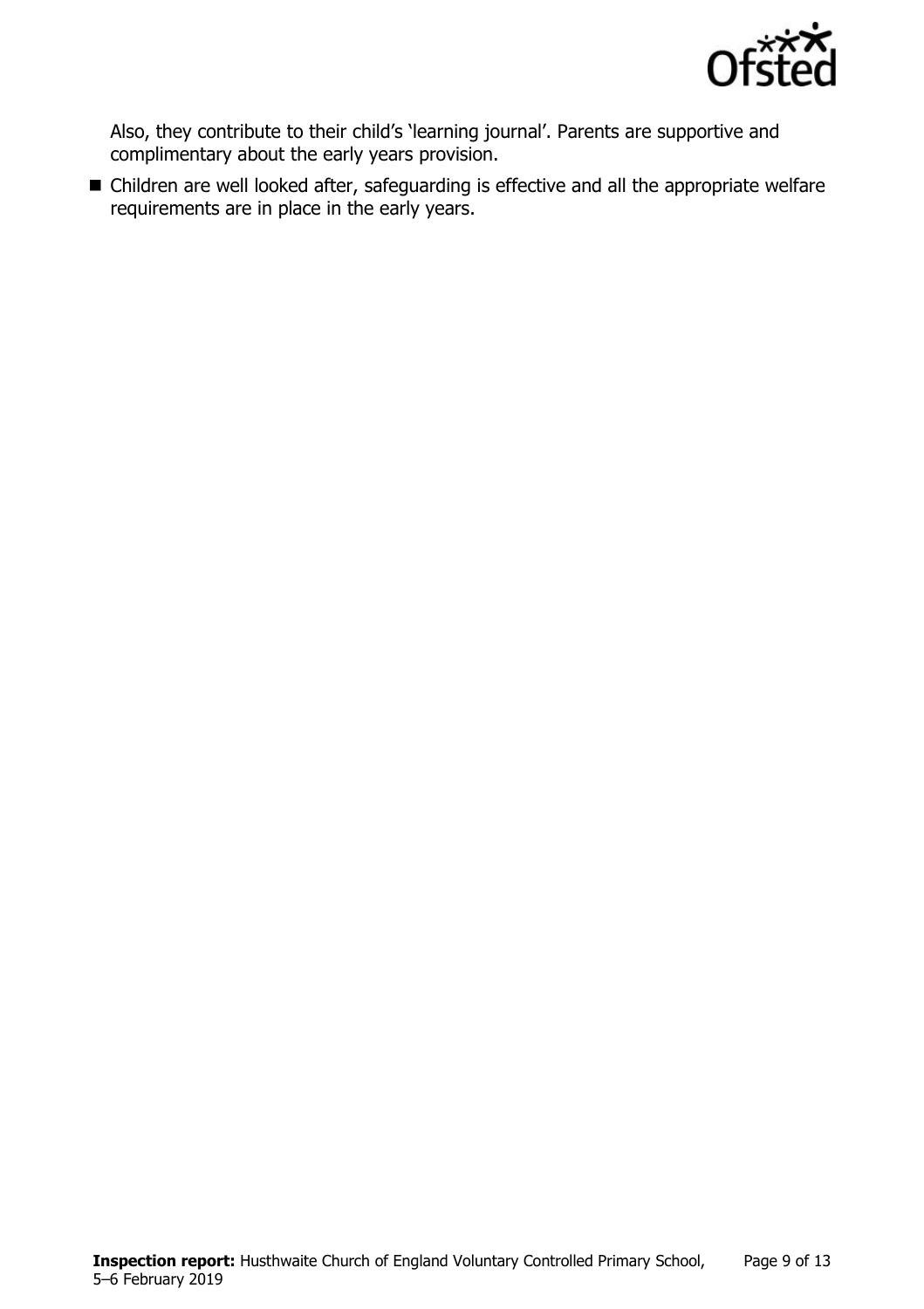

# **School details**

| Unique reference number | 121502          |
|-------------------------|-----------------|
| Local authority         | North Yorkshire |
| Inspection number       | 10054389        |

This inspection of the school was carried out under section 5 of the Education Act 2005.

| Type of school                      | Primary                                    |
|-------------------------------------|--------------------------------------------|
| School category                     | Voluntary controlled                       |
| Age range of pupils                 | 3 to 11                                    |
| Gender of pupils                    | Mixed                                      |
| Number of pupils on the school roll | 69                                         |
| Appropriate authority               | The governing body                         |
| Chair                               | Judith Walburn; Louisa Carolan (Co-Chairs) |
| <b>Headteacher</b>                  | Fiona Bennett                              |
| Telephone number                    | 01347 868371                               |
| <b>Website</b>                      | www.husthwaite.n-yorks.sch.uk              |
| <b>Email address</b>                | headteacher@husthwaite.n-yorks.sch.uk      |
| Date of previous inspection         | 27 March 2018                              |

#### **Information about this school**

- The school is considerably smaller than the average-sized primary school.
- The vast majority of pupils are of White British heritage.
- One in five pupils is eligible for support through the pupil premium funding. This is a broadly average proportion, although small in number.
- The proportion of pupils who have support for SEND is average. Approximately one in six pupils receives support.
- Children have part-time education in the school's Nursery. In Reception, children receive full-time education.
- $\blacksquare$  The school has three mixed-age classes for pupils in Nursery, Reception and Year 1; Years 2 and 3 with Year 4 in the morning; and Years 5 and 6 with Year 4 in the afternoon.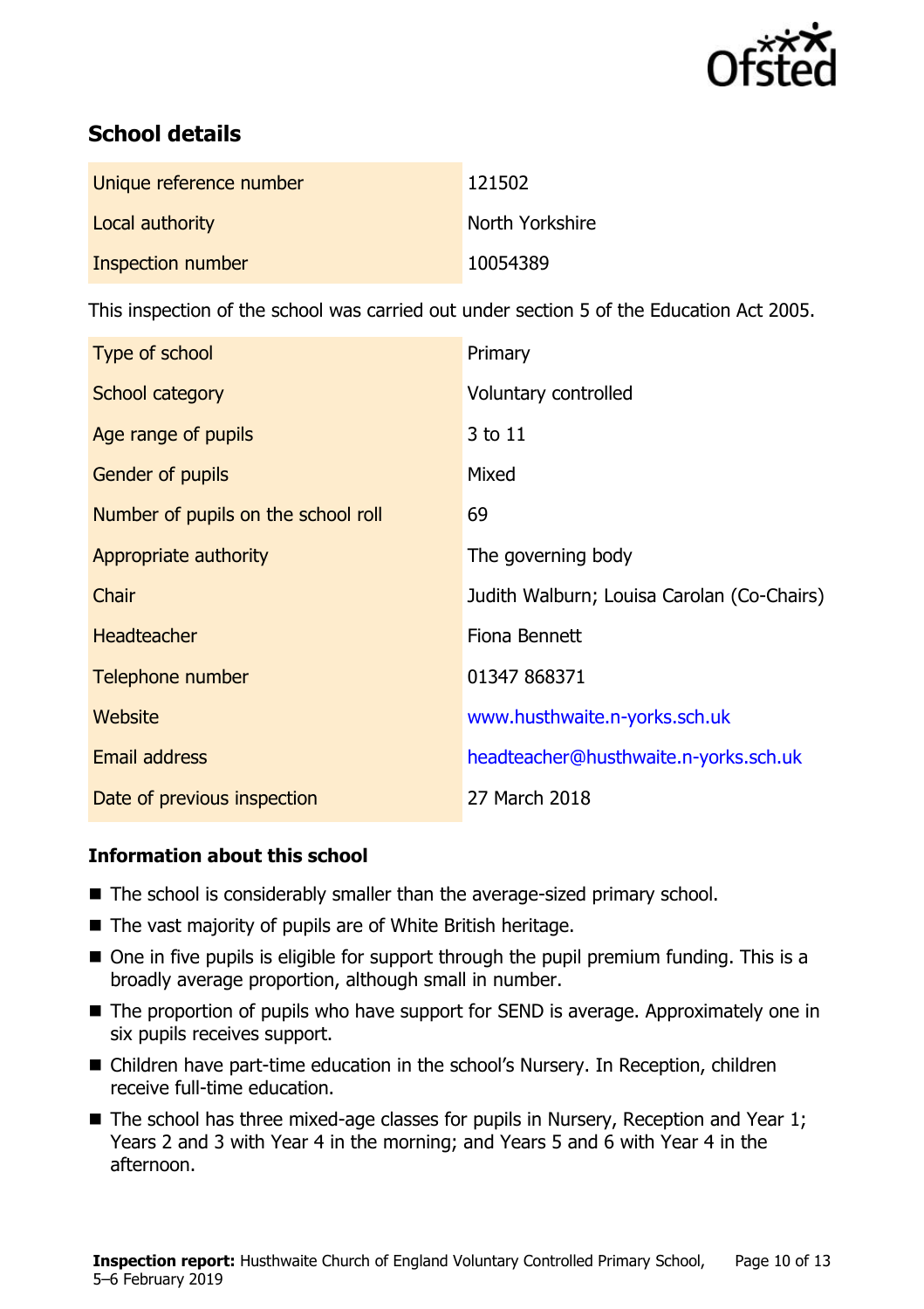

- The school manages a breakfast club and an after-school club for its pupils.
- The school's previous full inspection by Ofsted, a section 5 inspection, took place in October 2013 and the overall effectiveness was judged to be good. The school had a short inspection by Ofsted for one day, a section 8 inspection, on 27 March 2018. At this inspection, the school retained its overall effectiveness as good, but some priorities were identified and a section 5 full inspection was recommended.
- There have been significant changes in staffing and leadership since the previous section 5 inspection of the school.
- $\blacksquare$  The new headteacher was appointed in May 2018.
- The headteacher is the executive headteacher of the Husthwaite and Sessay Church of England Federation. Both schools in the federation are governed by the same governing body.
- The headteacher spends two and a half days in each school. There is a senior teacher who takes responsibility when the headteacher is not present in the school.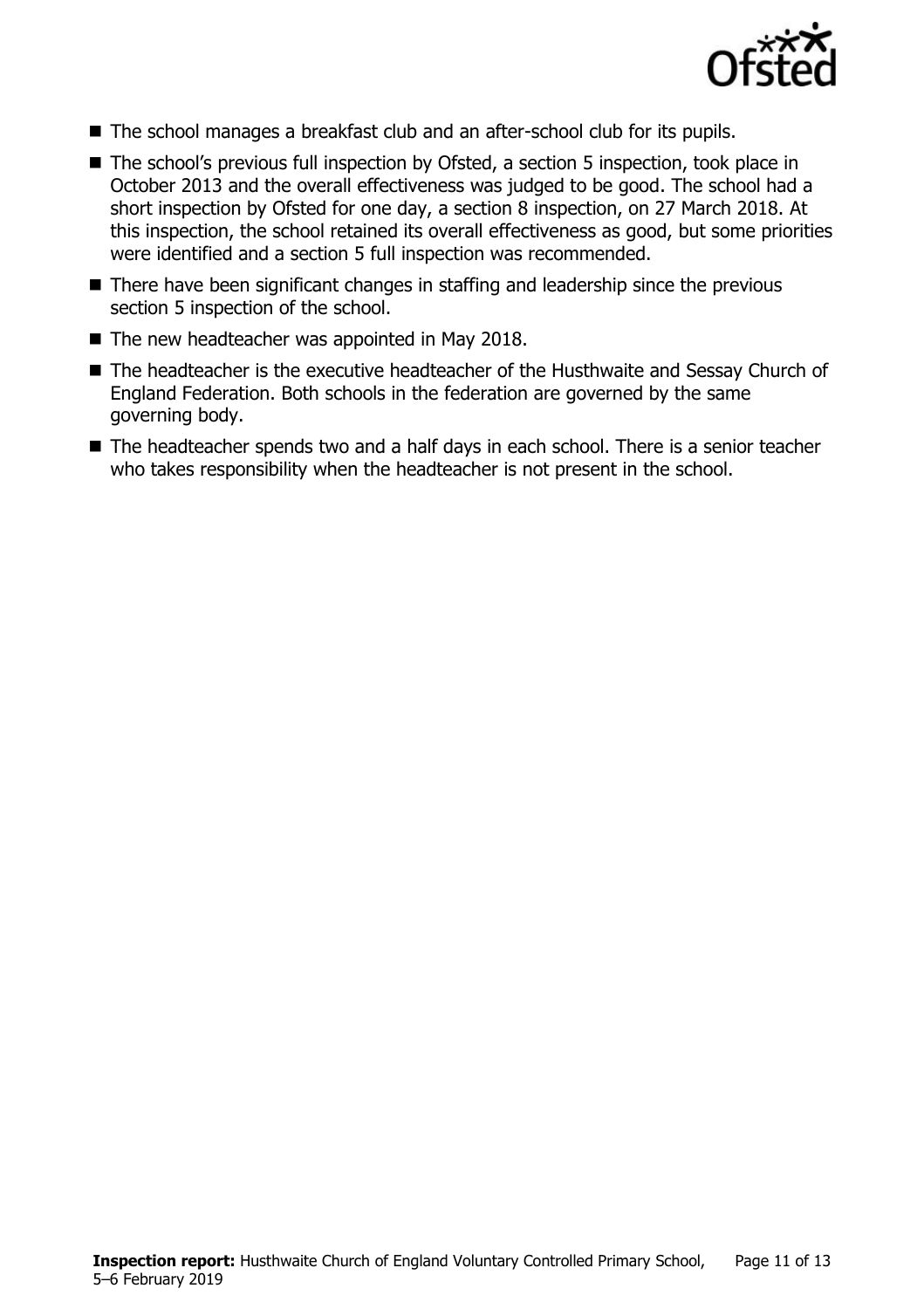

# **Information about this inspection**

- The inspector observed a range of teaching and learning throughout the school. Many sessions were observed jointly by the inspector and the headteacher.
- **During the two days of the inspection, the inspector spoke with pupils, both individually** and in groups, about learning and safety. He also spoke with several parents.
- The inspector reviewed pupils' work in lessons and analysed samples of work in pupils' books. He listened to some pupils reading.
- The inspector held a meeting with one of the co-chairs of the governing body and three other governors. A meeting was held with a representative of the local authority and a representative of the diocese.
- The inspector held meetings with the headteacher and middle leaders.
- The inspector looked at the school's review of its own performance, its development and improvement plans, a number of school policies and the minutes of meetings of the governing body. He considered a range of documentation in relation to child protection, safeguarding, behaviour and attendance.
- The inspector analysed the 24 responses to Ofsted's online questionnaire for parents (Parent View). He also considered the 11 responses to Ofsted's staff questionnaire and the 16 responses to Ofsted's pupil questionnaire.

#### **Inspection team**

**Jim McGrath, lead inspector Construction Construction Construction McGrath, lead inspector**